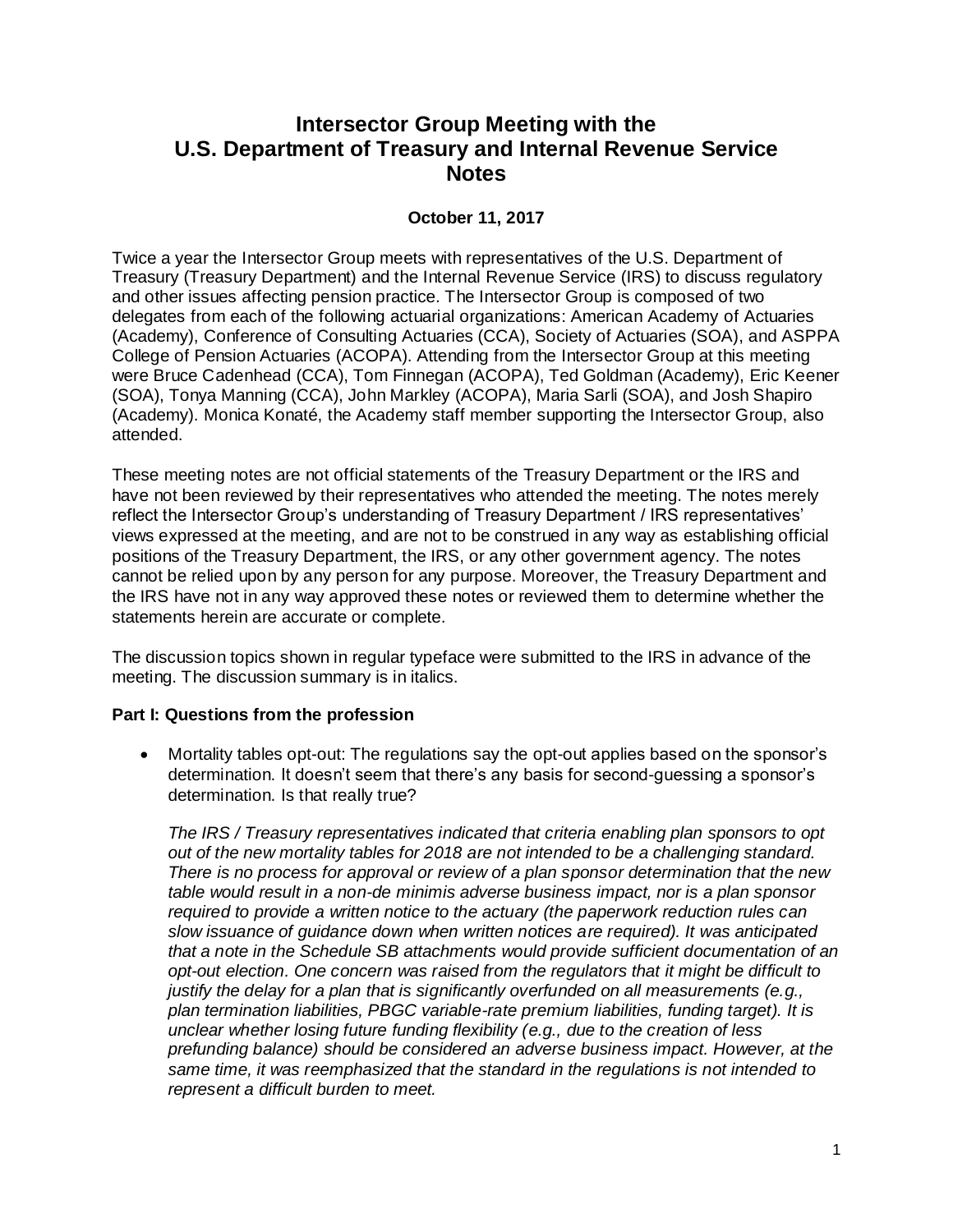*The group discussed the fact that actuaries are unlikely to be in a position to make a determination of the business impact of the new mortality table, and that their role might be limited to providing information regarding the incremental cost. This incremental cost could consider both minimum funding requirements and PBGC premiums, as well as potential benefit restrictions. The other prong of the opt-out provision is if the application of the new mortality tables is administratively impracticable, which could be relevant to the benefit restrictions. However, this may be a difficult position to take, since plans must always be in a position to implement the restrictions if necessary.*

*The IRS / Treasury representatives asked if the implementation of the new mortality tables for the purpose of section 417(e) will pose significant challenges. The Intersector Group responded that in some circumstances it may be challenging. Different third-party administrators have reported widely disparate estimates of the time and effort necessary to program and test the new tables. Give that benefit packages for January 2018 commencements are already being prepared and distributed, some sponsors may face administrative difficulties.*

*The IRS / Treasury representatives also asked about the volume of plans that may apply for substitute mortality tables. The Intersector Group responded that the opt-out provision for 2018 may substantially reduce the number of 2018 applicants. Additionally, given the tight time frames involved, it is likely that the majority of the 2018 applications will be prepared as quickly as possible and be submitted earlier than the deadline. It is also likely that the 2019 volume will be significantly higher than 2018.*

Partial lump sum that satisfied section  $417(e)(3)$  on a total benefits basis—does it also have to satisfy the bifurcation rules?

*The Intersector Group reported that in a presentation titled "Minimum Present Value Requirements for Defined Benefit Plans" that is part of IRS' new [video portal program,](https://www.irsvideos.gov/) in which it prepares and posts presentations (rather than running live webinars), an IRS representative indicated that it was always necessary to comply with the bifurcation rules when there is a partial lump payment. The IRS / Treasury representatives confirmed that satisfaction of the bifurcation rules is optional when section 417(e) is satisfied on a total benefit basis.*

*The situation may be different when the partial lump sum and the annuity benefits have different annuity starting dates. In that situation, the IRS representatives suggested that, by definition, you are bifurcating the benefit and the bifurcation rules need to be satisfied. There was also a discussion of whether a participant can make a single election with respect to separate annuity starting dates. The feedback received here was that an individual cannot elect a lump sum now and an annuity to start in a particular form on a particular date in the future (more than the 180 days out that elections can generally be made).*

*The IRS / Treasury representatives also indicated that they are aware of comments indicating that the explicit bifurcation rules pose a problem when the residual annuity is bigger than it is required to be under those rules, because, unlike implicit bifurcation where the residual annuity must be "at least" a certain value, under explicit bifurcation, the residual annuity must equal a certain value. It was noted that when the partial lump sum is a refund of employee contributions and a full lump sum is available, so that explicit bifurcation must be followed, the proposed regulations that would require*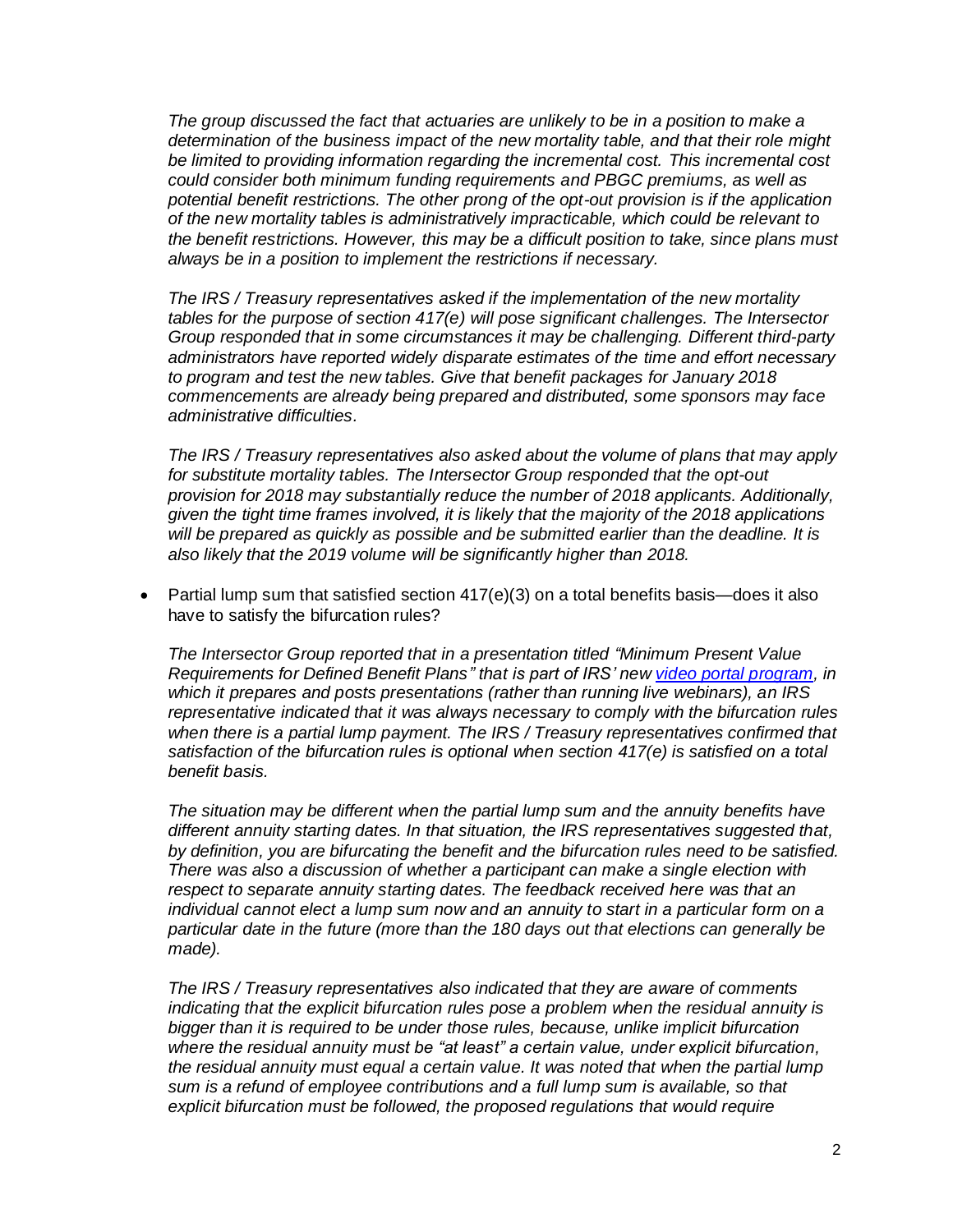*ignoring pre-commencement mortality for employee contribution refunds would cause the explicit bifurcation rules to not be satisfied. IRS /Treasury indicated that they are aware of this issue and are considering it as they work on finalizing the proposed regulations.* 

 Clarify partial lump sums in model amendment 2017-44, Social Security level income option—immediate versus deferred.

*The Intersector Group asked whether a Social Security Level Income payment option could be considered a bifurcated benefit with a temporary piece and a permanent piece. The IRS / Treasury representatives indicated that they do not see any reason why such a benefit could not demonstrate satisfaction of section 417(e) through the explicit bifurcation approach. However, they also noted that the model amendment in Notice 2017-44 is not clear on this point.*

 Treatment of a spinoff from a plan subject to section 436 restrictions as a prohibited payment for section 436 purposes.

*IRC section 436 prohibits spinoff transactions if the intent of the transaction is to circumvent the benefit restriction rules for certain participants. The Intersector Group asked how the regulators would view a transaction that is intended to achieve an objective that is separate and distinct from the section 436 benefit restrictions, but where a consequence of the transaction is that some participants would remain subject to the restrictions while others would not. Such a transaction might be part of a risk management strategy involving a partial termination of the plan. The IRS / Treasury representatives responded that intent matters, and this would be a very fact-specific determination, and might depend on whether circumvention of the section 436 restrictions is necessary to achieve the intent of the transaction. The boundaries of the regulation are not clearly defined, and the regulators emphasized that any situations would need to be carefully evaluated in light of the specific facts and circumstances.*

*For example, the group discussed a situation in which annuities could not be purchased for retirees in a plan because of section 436 restrictions, but by spinning off the retirees, the annuities could be purchased (either without additional funding or with a smaller amount of additional funding than would have been required to remove restrictions for the entire plan). Is funding up the spun-off plan an issue? IRS / Treasury representatives indicated it could be based on the facts and circumstances.*

*IRS / Treasury officials indicated that this could also implicate the "step transaction" prohibitions, and it isn't clear how much of a time gap between the spinoff and the annuity purchase would avoid that issue.*

*There would also be questions as to whether there was even a legal basis to impose restrictions under the spun-off plan (as opposed to simply the pre-spinoff plan).*

**ISSUE Shapshot (9/8/2017) on partial plan terminations mentions the section 411(d)(3)** language about nonvesteds becoming vested at partial plan termination "to the extent funded on that date," but then goes on to lay out an analysis based purely on the reductions in headcounts and reasons therefor, and concludes that "the affected participants … must be fully vested" without ever mentioning again that the requirement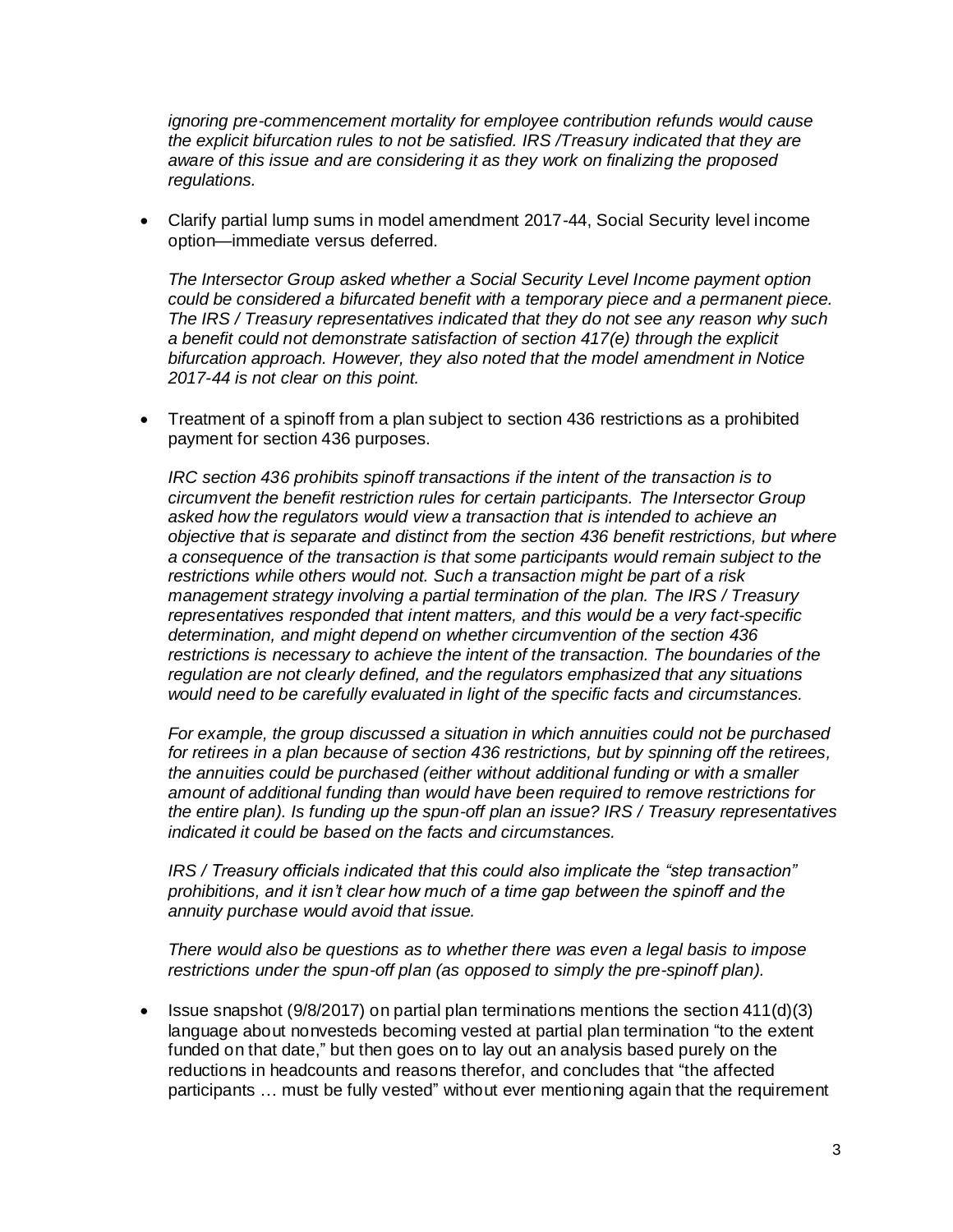doesn't apply unless the plan is funded enough (on a plan termination basis) to fund the additional vesting.

*The IRS / Treasury representatives confirmed that issue snapshots are not intended to be sources of new guidance; any perceived inconsistencies between these documents and existing guidance is inadvertent, and existing guidance should be followed. The snapshots are primarily intended to be helpful resources to IRS agents. If current law and regulations provide that nonvested benefits must become vested only to the extent they are funded, then the issue snapshot makes no changes to this conclusion.*

 Holding up determination letters over variable annuity plans—any position? Include variable adjustments?

*This agenda item was not specifically addressed, as determination letters for variable annuity plans have recently begun to be issued. The IRS / Treasury representatives indicated that prior to the recent issuing of these letters, the determination letters were held up over concerns that the plans might experience failures with respect to the accrued benefit requirements of IRC section 411(b). While these concerns remain, it was decided that they should no longer prevent the issuance of determination letters, since an accrued benefit failure is an operational failure rather than a design failure. This represents a change in philosophy—unlike cash balance plan determination letters where IRS generally required that provisions be added to a plan that would prevent the possibility of a section 411(b) failure, they have decided that, if a plan is OK in form (in other words, if it might satisfy section 411(b) as written), they will issue the determination letter. They applied this newly changed philosophy to PEP determination letters as well, where they required language that says a plan will satisfy section 411(b)(1)(G) but did not require plan terms to exist that ensured that an operational failure could not occur. The recent issuance of determination letters should not be interpreted as a conclusion that the benefit accrual requirements will be satisfied, but rather a view that a potential operational failure should not prevent the issuance of favorable determination letters. The determination is on the form of the plan, not its operation.*

Multiemployer—revenue procedure updating application for MPRA suspensions.

*The Intersector Group reviewed the contents of Revenue Procedure 2017-43, which updated the application process for benefit suspensions under MPRA. The revenue procedure greatly expands the amount of material related to actuarial assumptions that must be included in applications, which is consistent with the emphasis that Treasury has placed on the assumptions in its review of applications. The IRS / Treasury representatives indicated that the revenue procedure is not intended to communicate*  any changes in the criteria that Treasury will use to evaluate future applications, but it *does demonstrate that actuarial assumptions have been, and will continue to be, a very significant part of the application review process. IRS / Treasury hope that the result will be that fewer applications will have to be rejected as a result of not using reasonable actuarial assumptions.*

Multiemployer—how to view suspensions in financially assisted or other merger.

*Under the final regulations, benefit suspensions adopted under MPRA must be discontinued prospectively unless the actuary certifies that they remain necessary to prevent the insolvency of the plan. In the case of a merger between a deeply troubled*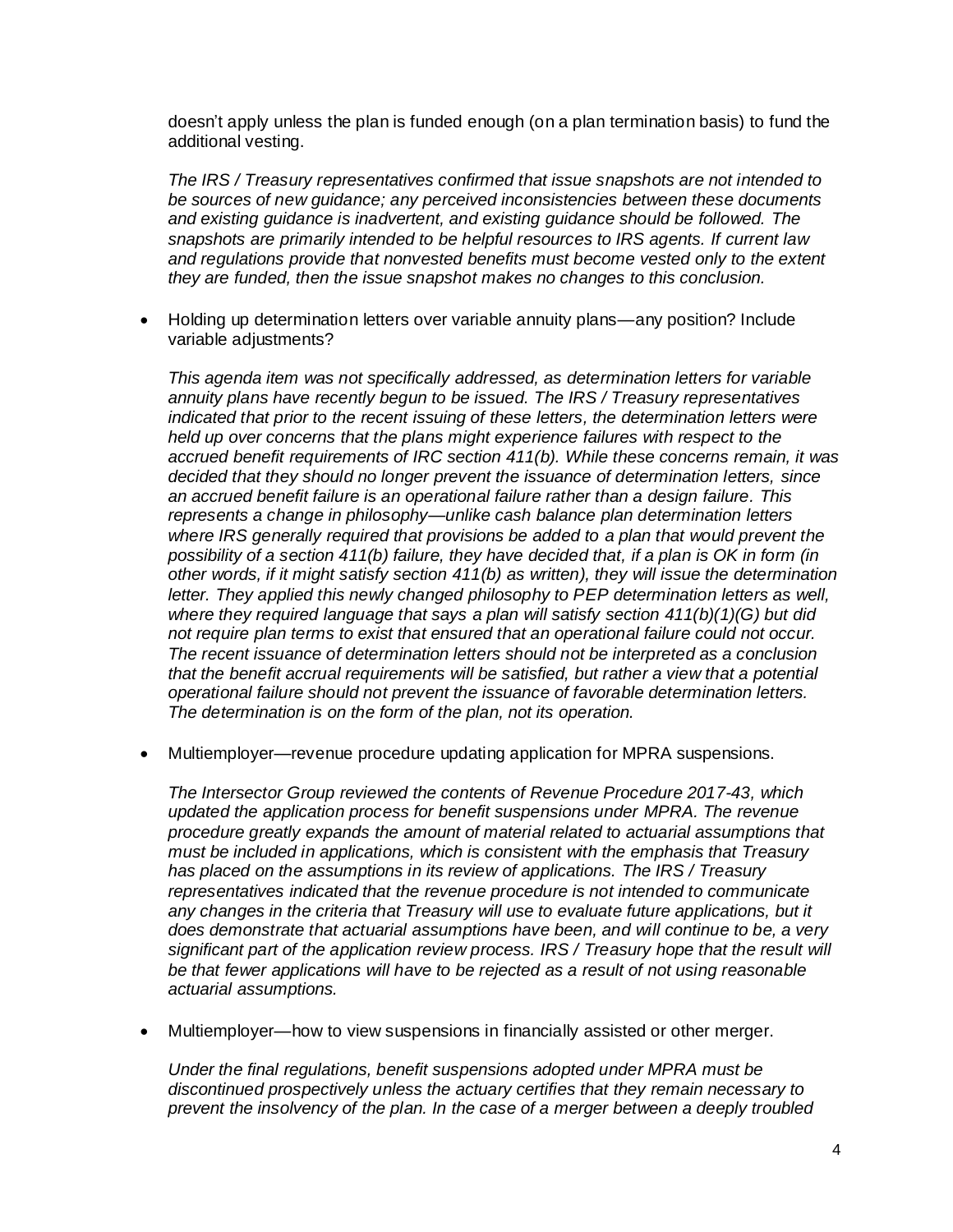*plan and a healthy plan, it may be necessary for the weaker plan to implement benefit suspensions in order for the merger to be financially viable. After such a merger, it is*  likely that the suspensions would no longer be necessary to avoid insolvency in the *merged plan, suggesting that they would need to be immediately discontinued. The Intersector Group noted that if this interpretation is correct, then it will effectively be impossible for benefit suspensions to be used as part of a merger between a healthy and weak plan. The IRS / Treasury representatives confirmed that this is the correct interpretation of the regulations, and expressed the view that the language of the statute does not allow for any alternative interpretations.*

Status of mortality tables for blue collar industries

*The IRS / Treasury representatives confirmed that for MPRA benefit suspension applications that cover blue collar workforces, the blue collar rates from the RP-2014 Mortality Tables Report will be considered an appropriate mortality assumption. However, any adjustments to those rates should be supported by credible experience from the plan population.*

 Multiemployer—critical status plans: If sponsor has a "delayed emergence" rehab plan, does MPRA provide protection from excise taxes post-rehabilitation period?

*The Intersector Group discussed the concern that the excise tax protection that applies to critical status plans with accumulated funding deficiencies might not remain in effect after the expiration of the rehabilitation period. The IRS / Treasury representatives indicated that they are aware of this potential concern, as well as other issues related to the excise tax exemption for critical status plans, but have not yet developed any views on the issue, and do not have any specific expectation with respect to future guidance.*

Automatic change in cost method—any update?

*Revenue Procedures 2017-56 and 2017-57 were issued the day before the Intersector Group meeting. In response to a question from the Intersector Group, the IRS / Treasury representatives indicated that, while the guidance in these revenue procedures can be used for plan years prior to 2018, this does not change the fact that the filing of a Schedule SB represents a final choice with respect to the funding method for a particular year.*

*The Intersector Group discussed that automatic approval of a method change for a fully funded terminating plan excludes receivable contributions to which an irrevocable commitment applies, and suggested that such an irrevocable commitment might be sufficient to permit the inclusion of the receivables. The IRS / Treasury representatives indicated that this topic was not an area of focus in the guidance, and noted that prior guidance (Rev. Proc. 2000-40) also excluded receivables when determining whether a terminating plan was fully funded.*

*There was also a discussion of the extent to which a change in the data elements used in a valuation represents a change in funding method. The IRS / Treasury representatives indicated that as an example, if the valuation uses rate of pay as an input one year, and then actual prior-year pay as an input the next year, this would represent a change in funding method that may or may not require approval depending on the effect on the liabilities. The answer was not as clear if the change is less*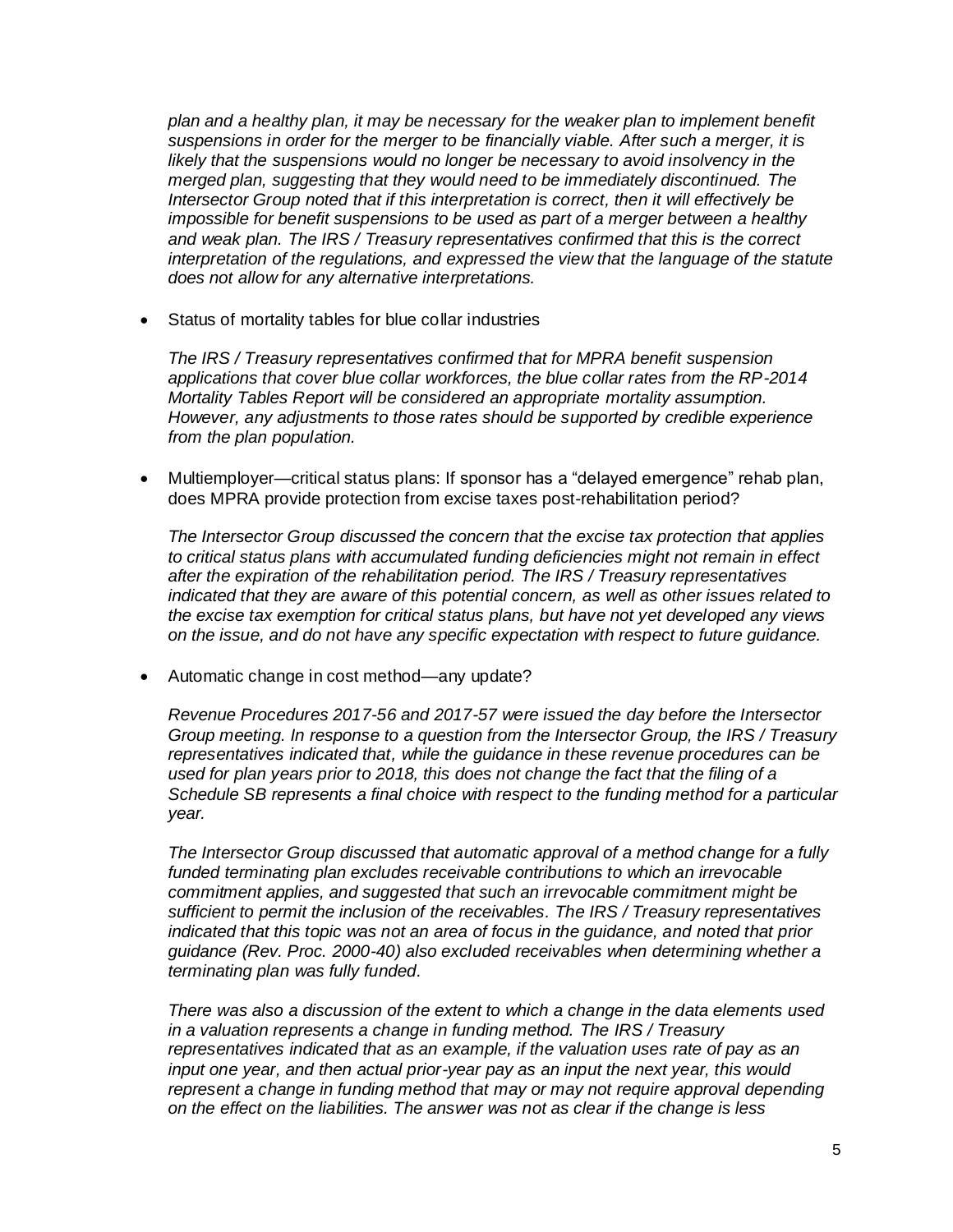*pronounced, for example when one year all compensation is reported together, while in the next year base pay and bonuses are reported separately, but the total amount is consistent with the prior year.*

*The new revenue procedures also reduce the threshold for automatic approval of a funding method change when an actuary takes over a valuation from a prior actuary. In the past, differences within 5% received automatic approval, and this threshold has been reduced to 3%. The IRS / Treasury representatives indicated that this change is consistent with the belief that increasingly sophisticated and precise valuation systems have generally made matching results easier, suggesting that reasonable due diligence should result in a closer match than was the case in the past. They also indicated that since PPA better defined and greatly reduced the available funding methods, there should be less variation in how valuations are being done across actuaries and actuarial firms.*

*The Intersector Group noted that Rev. Proc. 2000-40 included an automatic approval for a merger in which the time between the last valuation of the disappearing plan and the first valuation of the merged plan exceeded 12 months, while Rev. Proc. 2007-56 does not. IRS representatives indicated that they are working on additional guidance for merger situations.*

 Closed plans/discrimination: Notice 2017-45 extends temporary nondiscrimination relief for closed plans for an additional year. The notice states that IRS and Treasury expect that the final regulations will include a number of significant changes in response to comments. Can you provide any insight on the nature of those changes? Is there any updated or additional information that we can provide to assist in redrafting the rules to incorporate changes?

*IRS / Treasury representatives indicated that they have received many detailed comments on this issue and are making good progress, but do not have any other information to share at this time.*

• Notice 2014-49—Do the IRS and Treasury still intend to draft such a regulation with retroactive effect? If so, what is the timeframe for this and, if not, where does this issue stand?

*IRS / Treasury representatives did not have any information to share on this topic.*

• Model amendments for DB plans (Notice 2017-44)

*This topic was addressed in the earlier item regarding section 417(e) bifurcation.*

Hurricane relief

*The recent hurricane relief provisions do not require a documented election, as they are automatically in effect for qualifying plans. The Intersector Group noted that in certain circumstances, it may be possible for the relief provisions to technically have an adverse effect if the plan sponsor does not take affirmative steps to prevent it. For example, if a standing election to create prefunding balance with contributions in excess of the minimum required contribution is in effect, it automatically creates the prefunding balance on the date the wrap-up contribution is due. If relief automatically delays the due*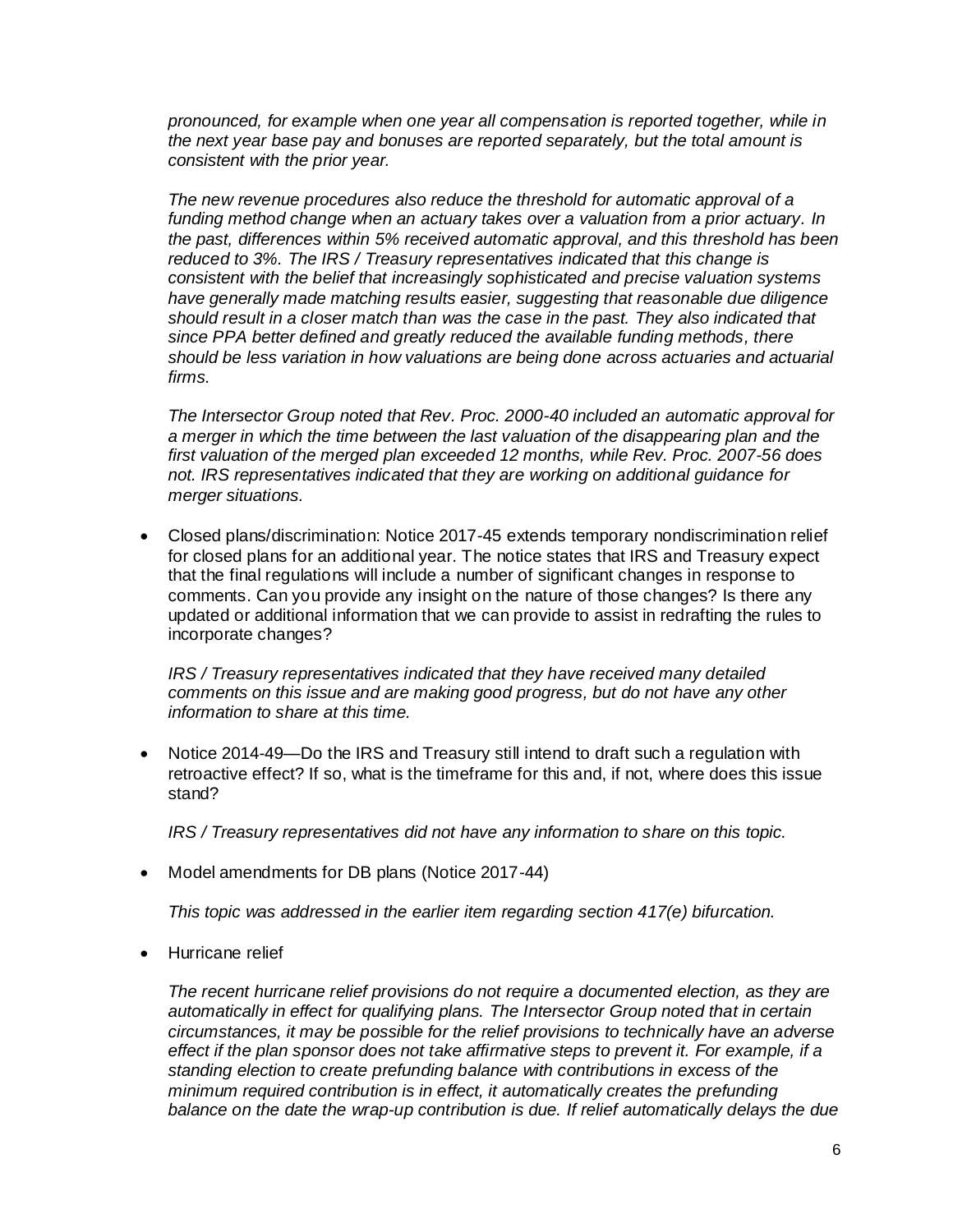*date for the wrap-up contribution to January 31, then a December 31 election to reduce funding balance for a calendar year plan (e.g., to produce a desired FTAP and avoid a PBGC 4010 filing) will not be effective, since the funding balance will not have been created yet, and the funding balance would then be created on January 31, which is too late to reduce the funding balance. The IRS / Treasury representatives indicated that situations such as this were not contemplated in the guidance, and did not expect that there would be any such situations that would give rise to an enforcement action or other adverse result. The hurricane relief provisions are not intended to create any "gotcha" moments, but are solely intended to be helpful, and this would be kept in mind should any compliance issues arise. If a plan sponsor's actions consistently indicate that they are not taking advantage of the relief, then that will be reflected throughout the calculations.*

*If a plan sponsor takes advantage of the relief and the wrap-up contribution is made later than the due date without relief, the plan sponsor should note with the Schedule SB that the contribution is not late because the sponsor qualifies for the relief.*

## **Part II: Questions from the Agencies**

Topics:

• Phased retirement

*In discussing allocation of scarce IRS resources, the IRS / Treasury representatives asked how much bona-fide interest there was among the plan sponsor community related to phased retirement provisions. Proposed regulations were issued 12 years ago, but then PPA made distributions available beginning at age 62. The Intersector Group responded that there is still interest in these provisions among plans sponsors as part of a structured program leading to a defined full retirement date. While many plan sponsors see the value of allowing employees to draw a partial salary while also drawing a partial retirement benefit, the Intersector Group did not think it was important enough to plan sponsors to divert resources from projects like closed plan nondiscrimination guidance. The fact that many plan sponsors are still dealing with underfunded plans may be preventing this issue from being a higher priority in their eyes. It is possible that phased retirement programs could raise nondiscrimination issues (e.g., since it is not an early retirement window, do you test it based on who it is offered to, as you would for a window, or who takes advantage of it?), which is an additional area of concern. There would be value in a way for sponsors to obtain a qualification ruling on a proposed phased retirement program before moving forward with an implementation. The IRS / Treasury representatives were unsure if such a ruling would be possible, and indicated that it may be more of an examination issue, but encouraged interested sponsors to reach out for a pre-submission conference to explore the concept before spending time preparing a ruling request that they might not be prepared to rule on. Another possibility is a Chief Counsel Advice memorandum on a specific fact pattern—e.g., bullet points regarding a plan design—without actually ruling on the specific plan.*

Pension Equity Plans

*There are many unanswered questions with respect to pension equity plans, and while guidance could certainly be helpful, it is also possible that guidance could create as many challenges as it solves. The Intersector Group commented that pension equity plans are not a big part of plan design discussions.*